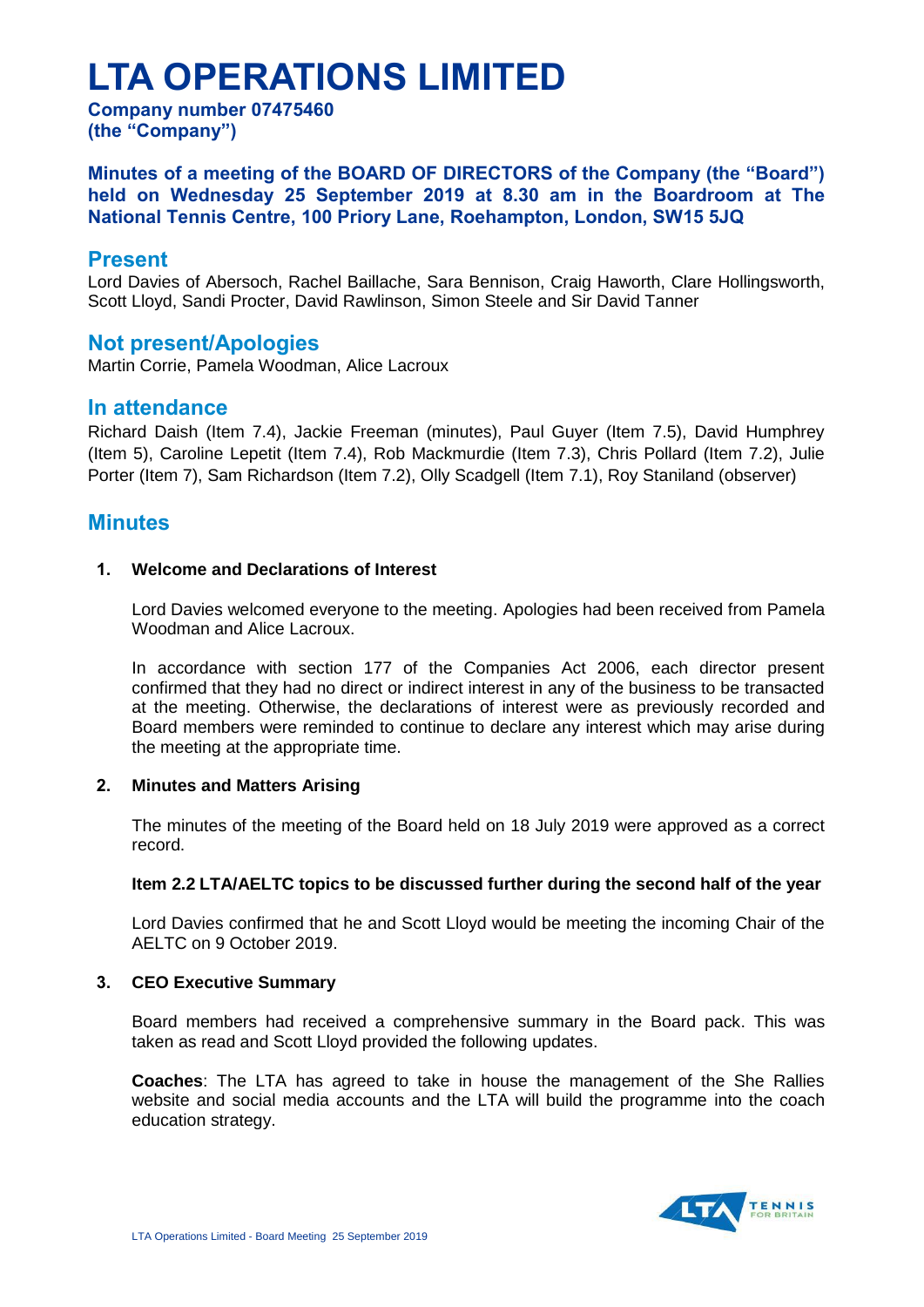**Venues:** Scott Lloyd informed Board that Coach and Venue forums would be running across the country throughout October.

**Players:** Scott Lloyd pointed out that the successful scaling of the NVBTW has so far seen over 75k players take part this year. However, numbers of Tennis for Kids participants have not seen the growth that had been targeted.

**Facility Investment:** 54 existing community accessible tennis venues have been audited with a view to further investment and the property team is looking to segment and prioritise those who could grow their base and evolve their product offering. This will be another strand of the facility investment strategy that may be brought back to Board for investment consideration.

**NTC:** The junior programme has started with over 200 children signed up. Promotion and marketing will start in January 2020. It had been noticed that the elite professional players are now choosing to train at the NTC and level of service has been augmented.

**Sports Governance Review:** Sport England's requirements have been received and it is likely that Board members will be interviewed. Jackie Freeman will be in touch to gain Board availability in due course.

## **3.1 Dashboard**

Scott Lloyd said that a full scale review of the Tennis for Kids programme will take place to look at the reasons why the numbers have decreased, the learnings and what the ideal targets and conversion rates into the programme, more broadly, should be going forward.

Participation figures for those playing once a year continues to be a challenge and the LTA will be focussing on this metric and its links with the fan strategy. Participation figures for those playing once a month, however, are declining at a lesser rate. Figures for those playing padel will be included in the Dashboard metrics going forward.

Clare Hollingsworth thought it would be beneficial to have an overview of how well some of the initiatives are doing that support the Dashboard metrics. Scott Lloyd said that he and the Executive are already beginning to think about the top line business measures for 2020 and whether they should consider some 'softer' measures to reflect the direction of travel. In the meantime, he said that an updated business narrative would be produced to aid the Board's use externally.

#### **4. Finance**

Board members had received a report from Simon Steele in the Board pack, which was taken as read. Simon Steele explained that there had been two main changes to income. As a consequence, a paper will be presented to the Board in December setting out the options for this additional profit with a recommendation. The working assumption currently is that this it will used to replenish our reserves. Sara Bennison felt it would be beneficial to have some 'live' examples of how the extra money is invested and indeed the communication messages around how the LTA uses its money.

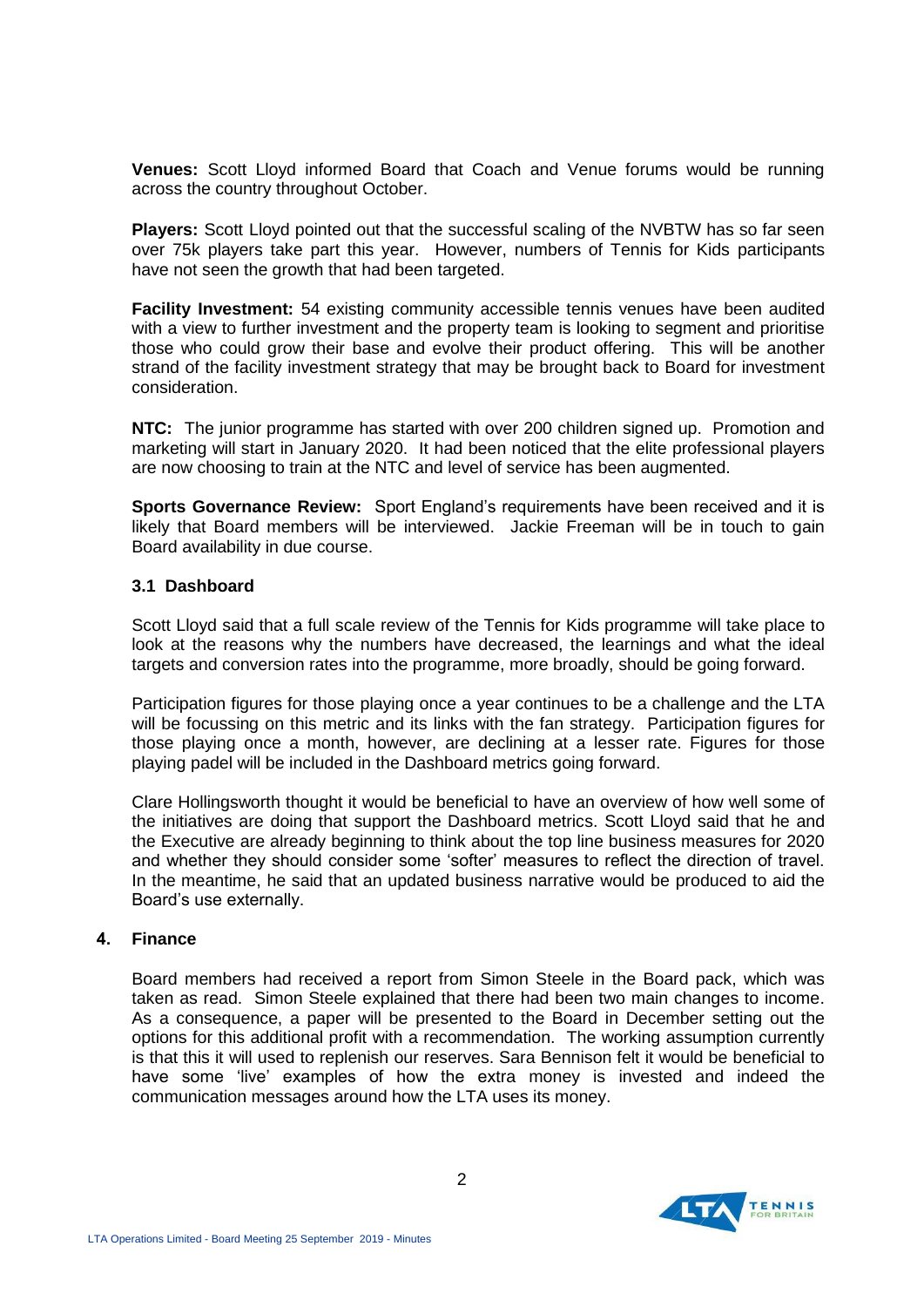Scott Lloyd referenced a discussion on corporate governance structure at the Audit Committee whereby the LTA would look to review how some of the LTA entities could be streamlined.

## **5. Safeguarding Report**

[Olly Scadgell and David Humphrey joined the meeting]

The report prepared by David Humphrey was noted. He also gave an update on the following:

**Sport England safeguarding awareness project:** The project is on track to launch later this year.

**Coaching standards:** There were 342 venues and 360 coaches who are Level 3 or above who are not accredited. The team is working to ensure that these venues become compliant as soon as possible. In 2020, LTA Coach Accreditation will be mandatory for all Level 2 and above coaches. In reply to a question by Rachel Baillache, David Humphrey said that they would start targeting those clubs that only had a Level 2 coach thereby ensuring that all registered venues have an accredited coach (L2 and/or L3). He reiterated that Level 1 coaching assistants, activators and tennis leaders will require safeguarding training and a DBS check to also include working with vulnerable adults.

Sandi Procter asked if year 2 of the welfare officer training could be retained.

**Safeguarding Audits:** 575 audits had taken place so far. The only area where numbers are low is in Scotland due to a lack of safeguarding officers. This issue is being addressed by the team.

#### **Request to Appeal:**

Board approved the recommendation to appeal the decision of the Safeguarding and Protection Committee (SPC) in a confidential case highlighted in the Board pack.

Going forward, the Safeguarding report to Board will include a note on the work of the SPC, including the number of cases being handled.

Furthermore, the LTA is reviewing the Disciplinary Code for 2020 onwards which will look at the process in which appeals are considered and at which point Board needs to be involved. Rachel Baillache offered her support.

[Oliver Scadgell and David Humphrey left the meeting]

#### **6. Budget and Five Year Plan**

Simon Steele's paper provided an update on the 2020 Budget and progress on the work to set the five year operational and financial plans.

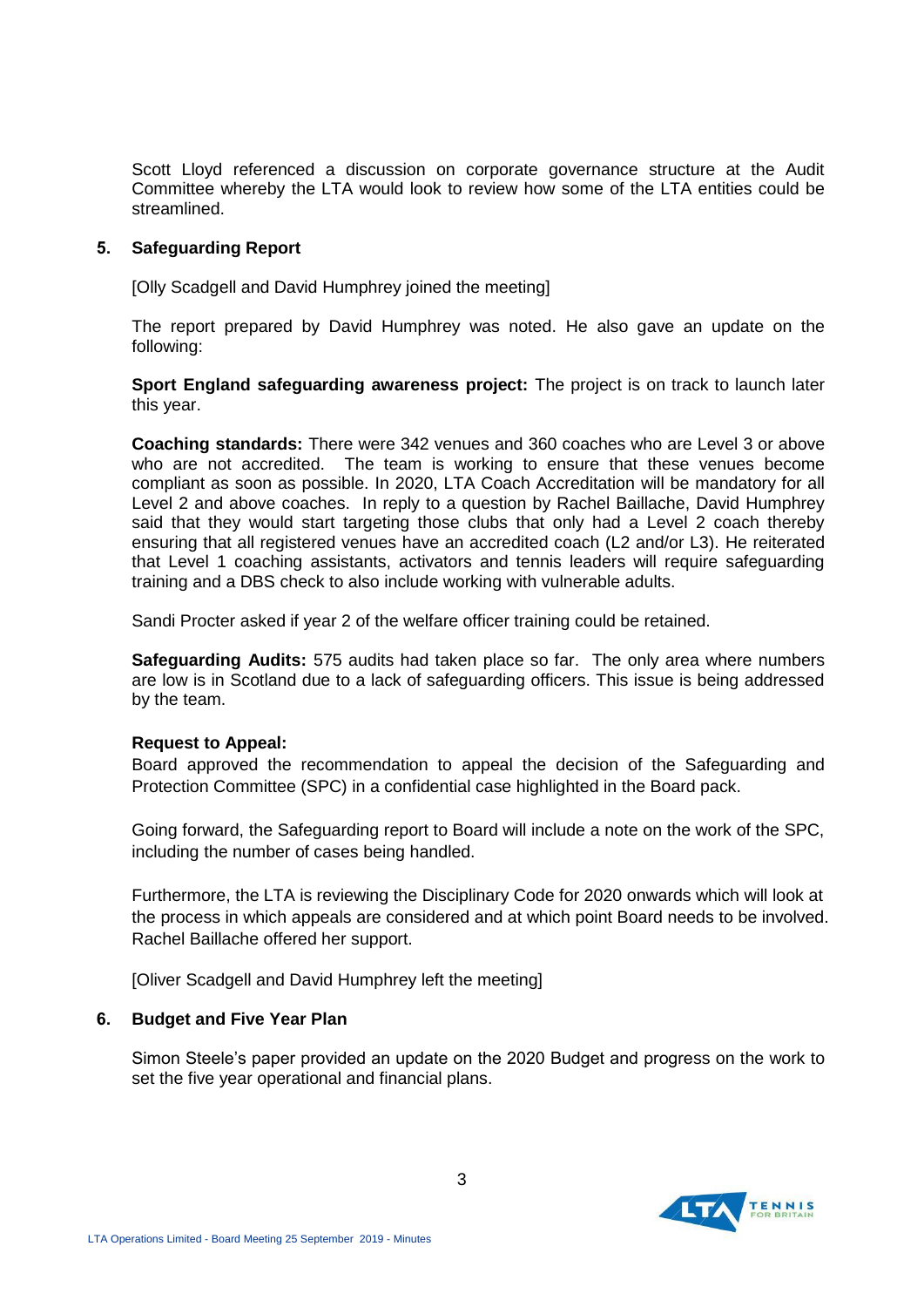Board members will be provided with a detailed plan of how the 2020 budget is proposed to allocate its investments and any risks and financial sensitivities in the five year plan. Scott Lloyd commented that although the LTA has benefitted from an increase in income as a result of The Championships' performance in 2019, this was unlikely to happen on the same scale next year. Consequently, any revenue growth would be driven by the commercial strategy which in itself is a risk due to the current challenges in the sponsorship market. Lord Davies reminded Board to help with any contacts they might have who could help the commercial team.

In reply to a question about Brexit readiness, Simon Steele did not think there were any immediate concerns for the LTA, although an internal policy paper had been prepared.

## **7 Key Business Areas**

## **7.2 Junior Programme**

[Chris Pollard, Julie Porter and Sam Richardson joined the meeting]

Chris Pollard, Head of Strategy & Innovation, gave the Board a presentation on the Junior Programme, one of the key tactics and drivers of the Five Year Plan, and Sam Richardson talked about the delivery principles and coaching content of the programme.

The team is currently prioritising what elements of the programme need to be ready by launch in April 2020. An on-line suite of activities and resources that parents can access will be part of the plan. Julie Porter said that the mini-tennis coaching framework will stay the same but the content will be refreshed. It will not be called mini-tennis as the idea is to have a continuous programme from 4-18 years with a clear pathway of the progression from each stage. Board suggested it might be helpful to have some kind of infographic to demonstrate what the programme looks like.

[Chris Pollard and Sam Richardson left the meeting]

# **7.1 Technology**

[Rob Mackmurdie and Mark O'Loughlin, Atos, joined the meeting]

Rob Mackmurdie gave an update on Project Odyssey. This is now moving into Transition stage 2 which will run until May 2020. This will enable LTA to replace many existing legacy systems with reduced timelines improving the customer experience in the quickest and most resilient way. There is a large amount of interdependency across all current programmes within the LTA and close governance has been set up to reduce any possible impacts.

Progress across this area will be communicated through the Club Forums and venue registration to ensure expectations are correctly set.

[Rob Mackmurdie and Mark O'Loughlin left the meeting]

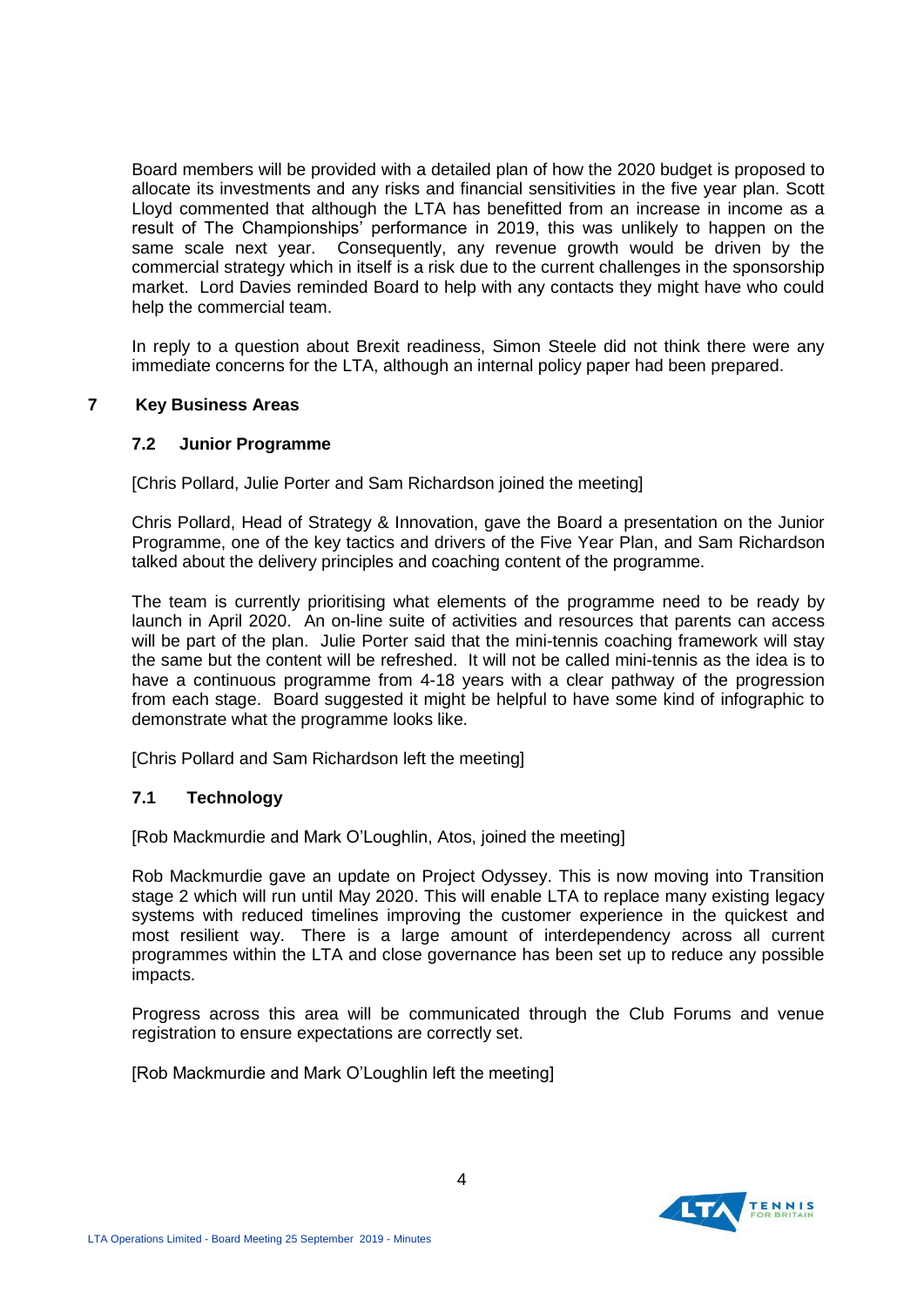# **7.4 Customer Engagement strategy**

[Richard Daish and Caroline Lepetit joined the meeting]

Board received a presentation on the customer engagement strategy. The key strategic objectives are to increase the number of fans on the database to 1m by 2023; build a communications and content programme to increase the level of fan engagement and to win back lapsed players by creating stimulating and engaging entry points. We will achieve this through an omnichannel and personalised approached, driven by data, and support by ongoing test and learn. Plans to create a digital strategy are in the pipeline to combine all the Apps so that there will be one single sign on. Sara Bennison felt that there needed to be a more 'emotional' hook to draw in fans.

[Richard Daish and Caroline Lepetit left the meeting]

# **7.5 Facilities Strategy**

[Paul Guyer joined the meeting]

Gate access: Paul gave an update to the paper that had been circulated. Total LTA investment, as part of the Easy Access Loan scheme, will be £1.3m by the end of the year with £387k committed. Gate Access has been limited to parks so far but there will be a workshop at Council to ask counties to help with the messaging to Clubs.

**TSIT** – Currently, the number of projects that have been approved at stage 1 or 2 indicate a total project cost of £19.9m, which is fast progressing to the limit of the LTA's initial allocated project spend. As a result, the Facilities team is looking at how it manages the pipeline. Lord Davies suggested that there was a communication to Scottish politicians to update them on the projects being commissioned in Scotland.

The Board pack contained two projects asking for Board approval and after discussion, the Board approved them.

Board discussed an opportunity for the LTA to invest into Bromley Community Indoor Tennis Centre. Sandi Procter declared a potential conflict of interest and left the meeting.

[Paul Guyer and Julie Porter left the meeting]

# **7.1 Venue Registration**

[Ollie Scadgell joined the meeting]

Olly Scadgell gave the Board an update on the proposed new Venue Registration model and proposition which had also been discussed at the recent TDC meeting.

The key objectives identified were:

- More venues and a more diverse range of venues
- More people accessing LTA membership, with increased levels of engagement
- More efficient and effective ballot process with tickets working harder/driving the desired behaviour

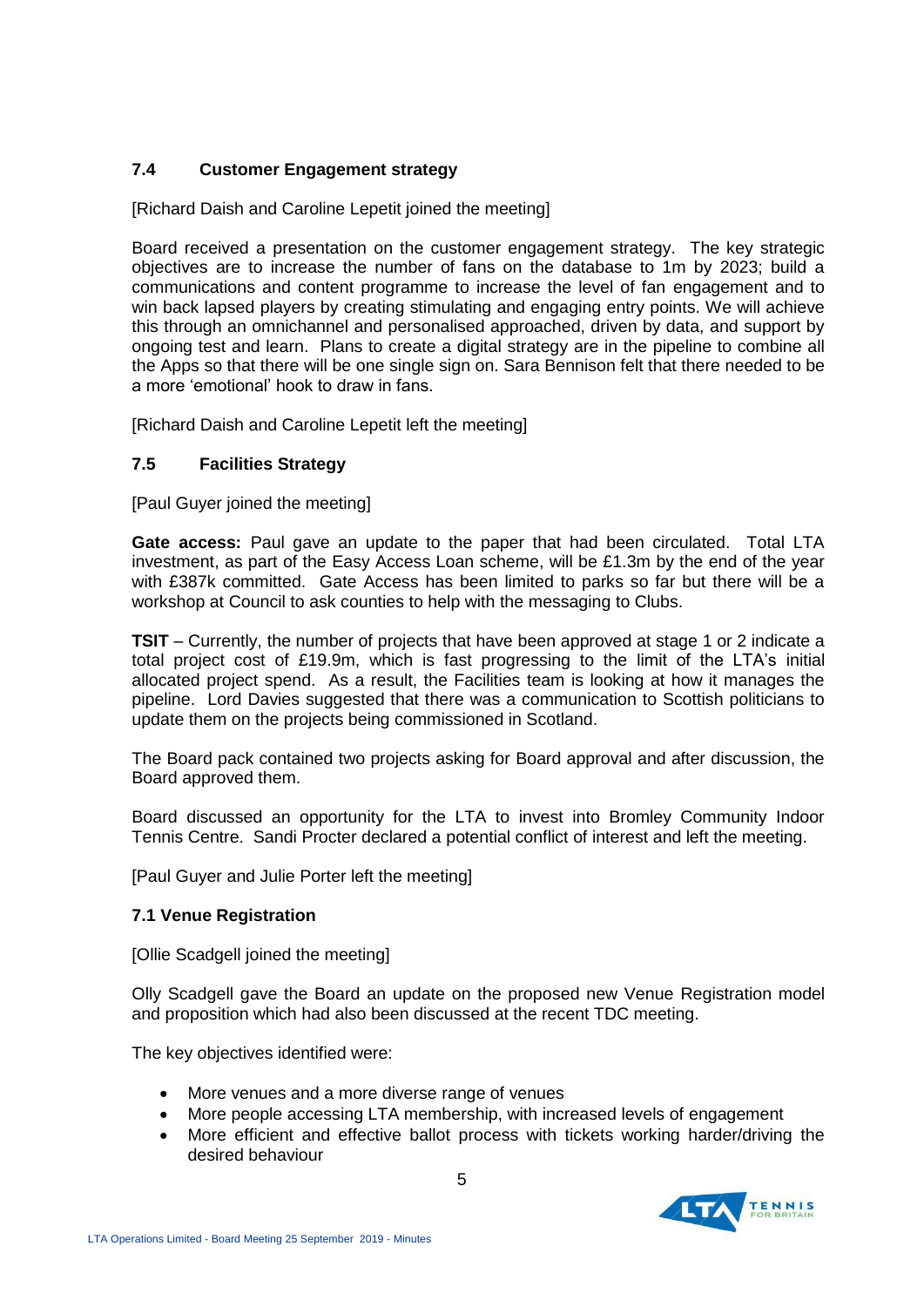One of the key considerations outlined is the linking up of the following 3 discreet projects, given the level of interdependency between them: Venue Registration, Membership and Wimbledon Ballot.

The outlined principles of the new **Venue registration** proposition are below:

- To be relevant and accessible to all types of venues (clubs, parks, education, commercial etc.)
- To offer high quality services, benefits & value for money
- To help them with the running of their venue & to attract & retain new members
- To generate (& protect) a revenue source for County Associations & the LTA to invest back into grassroots tennis

The proposal offers 3 different packages:

- 1. Club operators
- 2. Parks, LAs, Community Education
- 3. CITCs commercial

An update on the approach to be taken will be given at the Council meeting before going to a vote in principle required on the price points for the different packages.

- **Membership** A new proposition is close to being finalised and the Board will be updated in due course, but it will focus on enabling the LTA to have a more direct relationship with fans and players, as well as those who are members or play at a registered venue.
- **Wimbledon Ballot** The LTA is proposing that it centrally administers the Wimbledon Ballot from 2021. As part of this, an additional volunteer ballot will be introduced to officially recognise and reward volunteers at registered venues.

Lord Davies informed the Board that the Board Nominations Committee had agreed at its meeting to form a Board Sub-Committee to oversee the investigation and potential disciplinary action into the use of Wimbledon tickets and hospitality by Counties. The Sub-Committee would be composed of Lord Davies (Chair), Clare Hollingsworth, David Rawlinson and Scott Lloyd.

[Olly Scadgell left the meeting]

#### **8. Other Business**

#### **8.1 Deal Memos**

#### **8.1.1 Tennis Scotland funding agreement**

A Deal Memo had been circulated with the Board pack and after discussion, Board approved an investment in Tennis Scotland and Tennis in Scotland. This investment is outside of TSIT and the National Academy, RPDC and LPDC schemes.

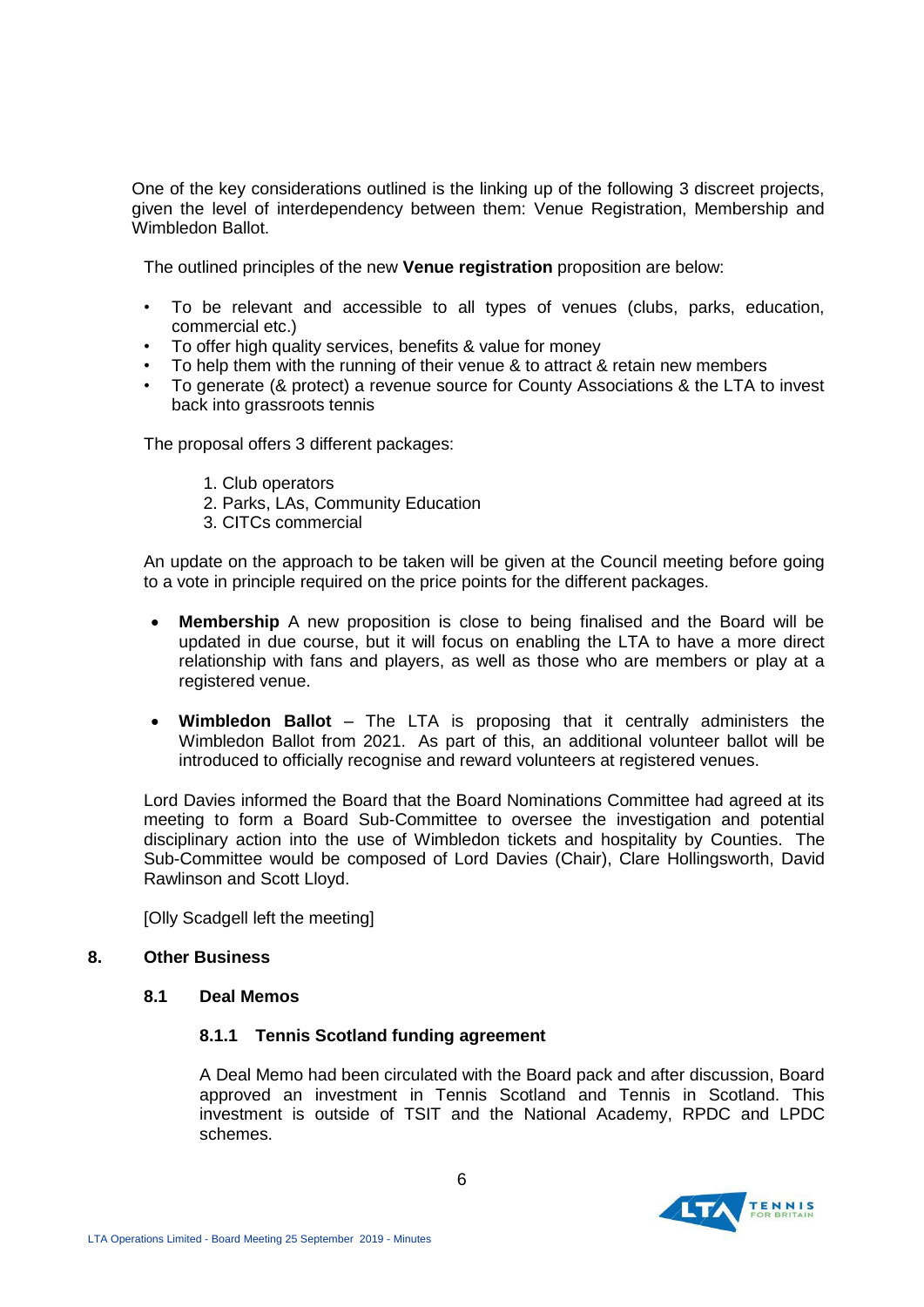The next steps will involve a draft agreement being submitted to the Tennis Scotland Chairman and CEO with an accompanying letter for their review and comment. Once agreed, a joint communications plan for announcement of this new agreement would be put in place, ensuring a briefing for key stakeholders.

# **8.1.2 Deal Memo for the Loughborough Facility investment and court hours**

After discussion, the Board agreed to approve the increase in capital facility investment as outlined in the papers.

# **8.2 Approval of Chair of Tennis Development Committee**

**[**Roy Staniland left the meeting]

Lord Davies updated the meeting on the interviews for the Chair of the Tennis Development Committee. There were seven applications, 4 were interviewed and two candidates had been shortlisted. Further references would be taken before a final decision is taken. However, it was expected that a decision would be reached by the Council meeting.

[Roy Staniland joined the meeting]

## **10. Reports for Noting**

#### **10.1 Business Update**

The Business update provided in the Board pack was noted.

Lord Davies thanked the Executive for their presentations and there being no further business, the meeting closed at 1.30pm.

Signed ……Lord Davies Date…………… 4 December 2019

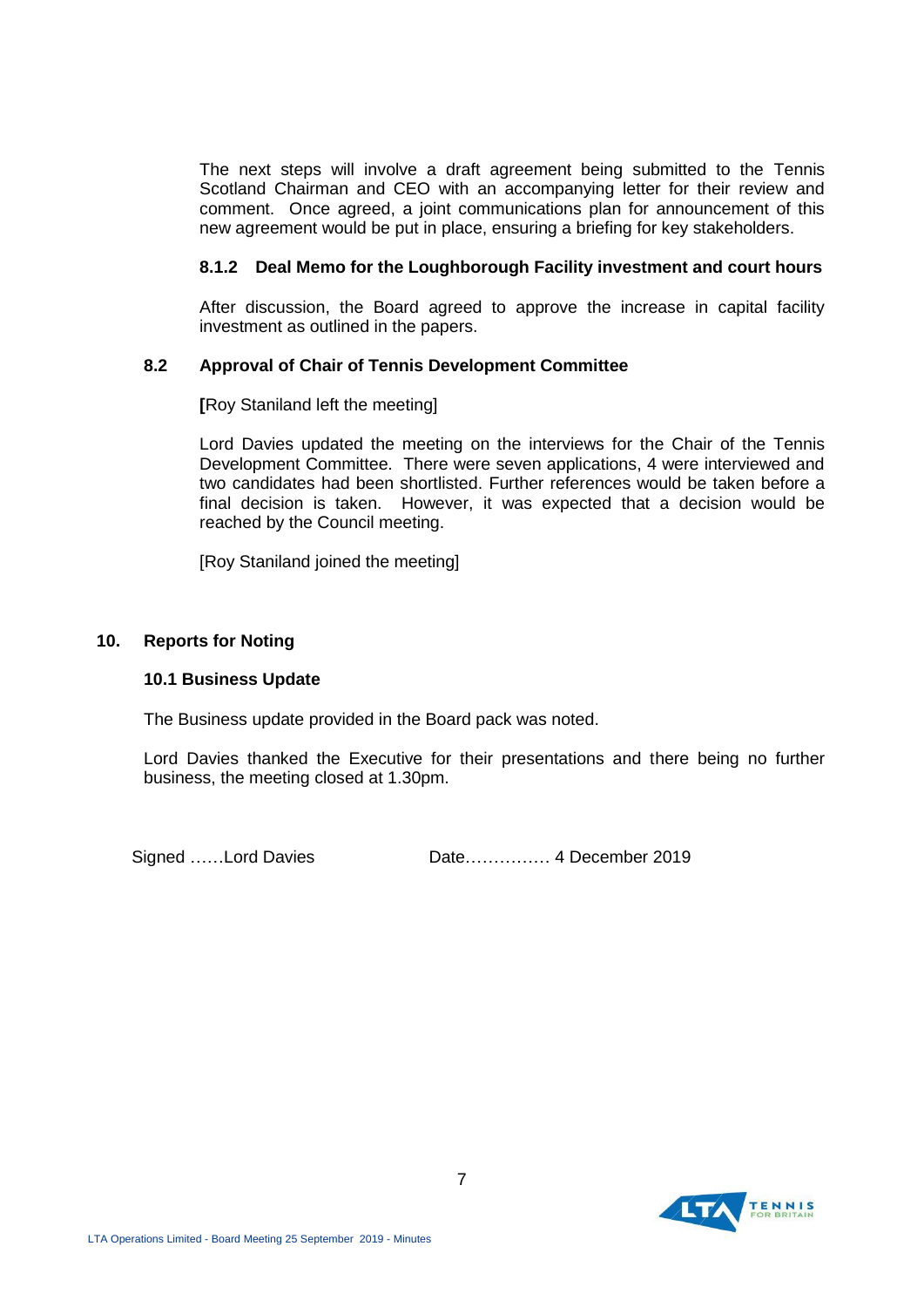# **LAWN TENNIS ASSOCIATION LIMITED**

**Company number 07459469 (the "Company")**

**Minutes of a meeting of the BOARD OF DIRECTORS of the Company (the "Board") held on Wednesday 25 September 2019 at 8.30 am in the Boardroom at The National Tennis Centre, 100 Priory Lane, Roehampton, London, SW15 5JQ**

# **Present**

Lord Davies of Abersoch, Rachel Baillache, Sara Bennison, Craig Haworth, Clare Hollingsworth, Scott Lloyd, Sandi Procter, David Rawlinson, Simon Steele and Sir David Tanner

# **Not present/Apologies**

Martin Corrie, Pamela Woodman, Alice Lacroux

# **In attendance**

Jackie Freeman (minutes), Roy Staniland (observer)

# **Minutes**

## **1. Welcome and Declarations of Interest**

Lord Davies welcomed everyone to the meeting. Apologies had been received from Pamela Woodman and Alice Lacroux.

In accordance with section 177 of the Companies Act 2006, each director present confirmed that they had no direct or indirect interest in any of the business to be transacted at the meeting. Otherwise, the declarations of interest were as previously recorded and Board members were reminded to continue to declare any interest which may arise during the meeting at the appropriate time.

# **2. Minutes and Matters Arising**

The minutes of the meeting of the Board held on 18 July 2019 were approved as a correct record.

# **3. CEO Executive Summary**

Board members had received a comprehensive summary in the Board pack. This was taken as read and Scott Lloyd supplemented his summary with a verbal update on a variety of operational and other matters. Of particular note for the Company was the independent governance and finance review to be conducted by BDO on behalf of Sport England.

A copy of the requirements had been received and it was likely that Board members will be interviewed. Jackie Freeman will be in touch to gain Board availability in due course.

#### **4. Finance**

Board members had received a report from Simon Steele in the Board pack, which was taken as read Simon Steele explained that there had been two main changes to income. As a consequence, a paper will be presented to the Board in December setting out the options for this additional profit with a recommendation. The working assumption currently

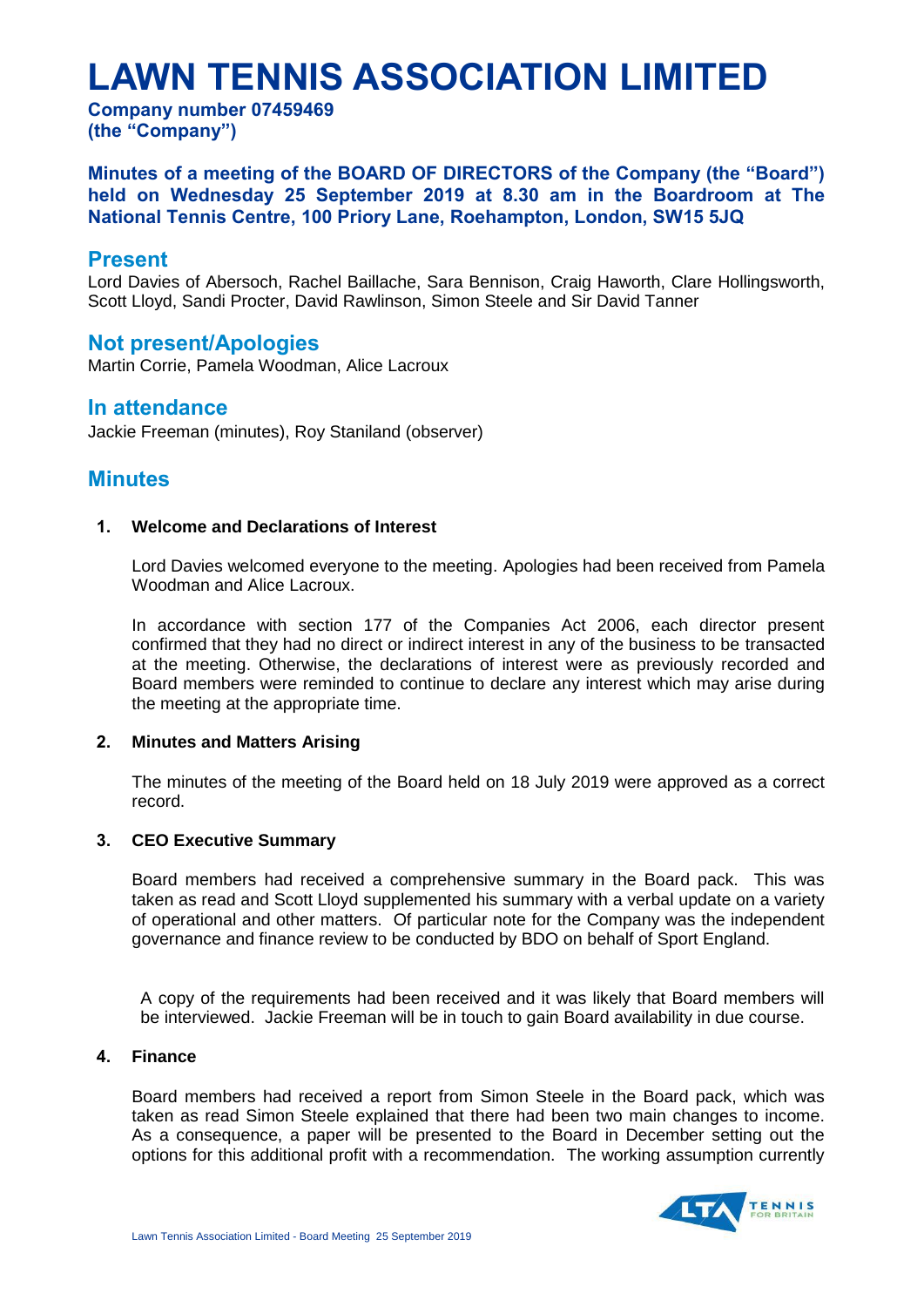is that this it will used to replenish our reserves. Sara Bennison felt it would be beneficial to have some 'live' examples of how the extra money will be invested and indeed the communication messages around how the LTA uses its money.

Scott Lloyd referenced a discussion on corporate governance structure at the Audit Committee whereby the LTA would look to review how some of the LTA entities could be streamlined.

## **5. Approval of Chair of Tennis Development Committee**

**[**Roy Staniland left the meeting]

Lord Davies updated the meeting on the interviews for the Chair of the Tennis Development Committee. Seven applications had been received, 4 were interviewed and two candidates had been shortlisted. Further references would be taken before a final decision is taken. However, it was expected that a decision would be reached and Board approval sought ahead of the Council meeting.

[Roy Staniland joined the meeting]

# **6. Approval of changes to Standing Orders**

Board approved the changes proposed in the Board paper.

#### **7. Verbal reports from Committees**

David Rawlinson gave an update from the recent Council Nominations Committee. Two applications had been received for the vacant Council Elected Board Members' positions and it was agreed that Craig Haworth's and Lesley Cundy's summary résumés would be included in October Council pack. Each would do a 3-minute presentation to Council.

Following the deaths of two Councillors this year, Board approved the recommendation to appoint replacements: Channel Islands (Rick Denton) and Oxfordshire (Steve Winyard).

Council Nominations had nominated Councillor Ambassadors for the major events in 2020 but, following a conversation with Stephen Farrow, David Rawlinson asked whether Board felt there was any value to having an Ambassador and instead having a member of the Board to attend the Major Events for hosting duties. Scott Lloyd asked David Rawlinson to compile a brief for each tournament and to determine who would be best placed to be an Ambassador, if required.

Separately, Board members would be very welcome to attend the events and help with hosting/presentation duties.

David Rawlinson is in discussion with Scott Lloyd on membership of the various ITF Sub-Committees. Board will be updated in due course.

#### **8. Health & Safety Report**

The Health & Safety report provided in the Board pack was noted.